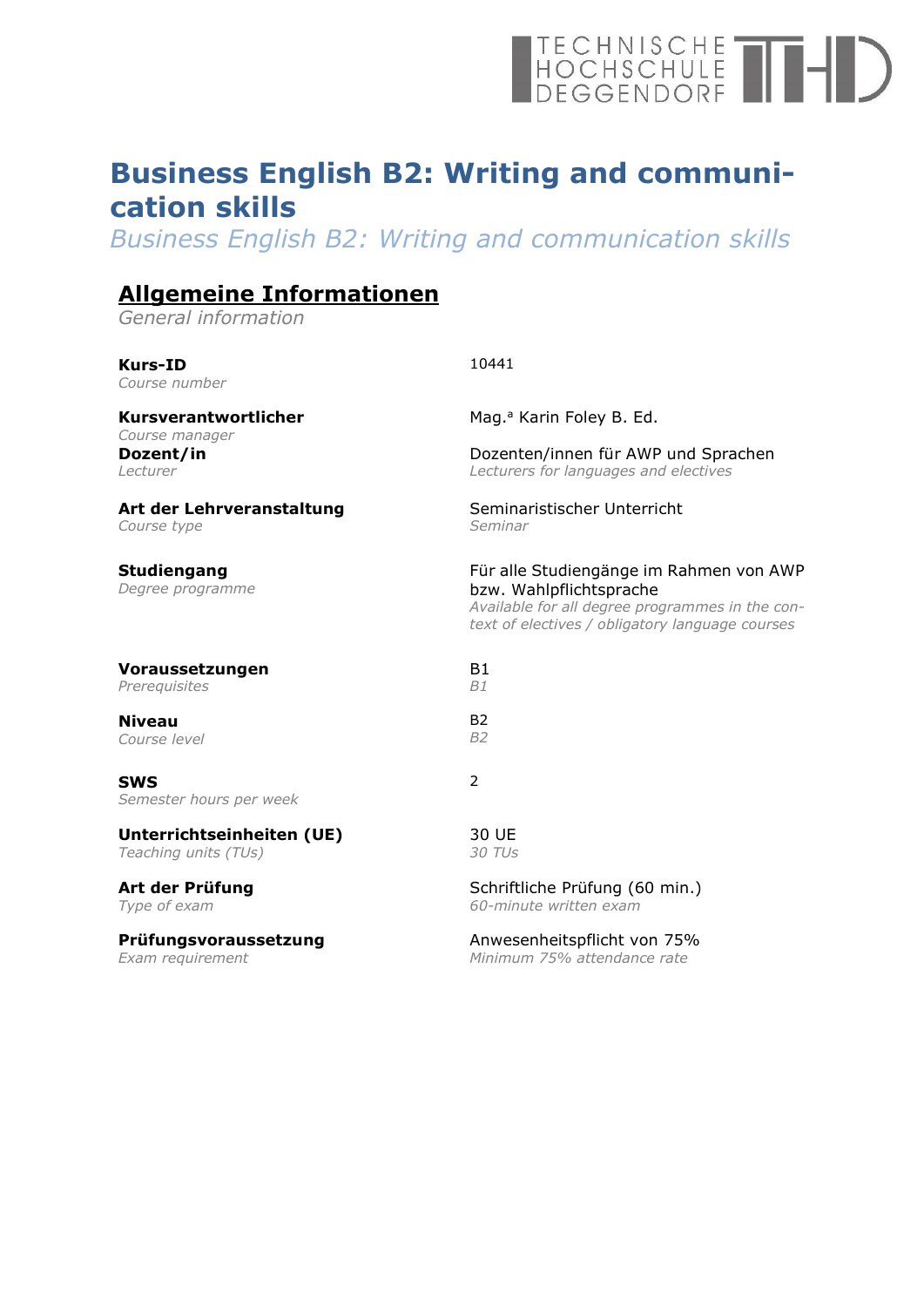#### **Ziele des Kurses**

*Course objectives*

Dieser Kurs erweitert den **Wortschatz** und das Können in der **Grammatik auf B2 Niveau.** Der Schwerpunkt liegt zum einen in der **mündlichen Kommunikation**, zum anderen in der **Textproduktion**. Ziel des Kurses ist es, die Studierenden zu befähigen Themen im Bereich Wirtschaftsenglisch zu **diskutieren** und unterschiedliche **Textsorten** selbstständig zu erstellen.

*This course aims to build upon students' vocabulary and grammar knowledge at a B2 level. Special*  emphasis will be placed on types of communication and text comprehension with the main goal *that students will be able to discuss and create documents in a Business English context.*

#### **Inhalte des Kurses**

*Course content*

Die Studierenden setzen sich mit diversen Themen des Wirtschaftsenglisch auseinander. Sie analysieren und erstellen typische **Textsorten** und erwerben die Fähigkeit in unterschiedlichen Situationen angemessen zu **kommunizieren**.

Schriftliche Fertigkeiten: **Berichte, Geschäftskorrespondenz, Präsentationsfolien und Zusammenfassungen**

Mündliche Fertigkeiten: **Besprechungen, Kommunikation mit Kunden und Geschäftspartnern, aktuelle Trends beschreiben und Präsentationen**

Themen, die während des Unterrichts besprochen werden, sind u.a.: **Kommunikation im Geschäftsleben, Geschäftskorrespondenz, Besprechungen, Internationale Geschäftsbeziehungen, Digitale Geschäftswelt, Change Management, Persönlichkeit und Kommunikation.**

Ebenfalls werden **aktuelle Weltgeschehnisse** in den Unterricht miteinbezogen. Generelle Techniken des Schreibens wie **Aufbau** eines Absatzes und **Strukturieren** eines Textes werden ebenso erworben wie das **Verbessern** des eigenen Schreibstils.

Der Fokus der Lehrmethoden liegt auf der Verbesserung der vier Hauptsprachfertigkeiten: **Hörverständnis, Sprechen, Lesen und Schreiben**, sowie der Optimierung von **beruflichen und sozialen Kompetenzen**. Angewendete Lehrmethoden sind beispielsweise **Gruppen- und Einzelarbeit, Minipräsentationen, Übungen zum intensiven Lesen und Hören, Rollen- und Grammatikspiele, Übersetzungen, Peer-Feedback, Arbeit mit Lernstationen**, und verschiedenen **Schreibaktivitäten** zur Vertiefung des erlernten Stoffes. Es werden wöchentlich Aufgaben zum Selbststudium gestellt.

*Throughout the course, students will deal with various topics related to the business English world by analyzing and creating business texts, as well as learning how to communicate accordingly in different business settings.*

*Writing skills: reports, letters, emails, presentations, summaries Communication skills: meetings, communicating with customers and clients, describing trends, presenting* 

*Topics discussed during class include: communication in business, business correspondence, meetings, international business, digital business, change management, personality and communication. Current world affairs relating to business will also be discussed.*

*General writing techniques, paragraph development and structure will also be examined so that students build and improve their own composition skills.*